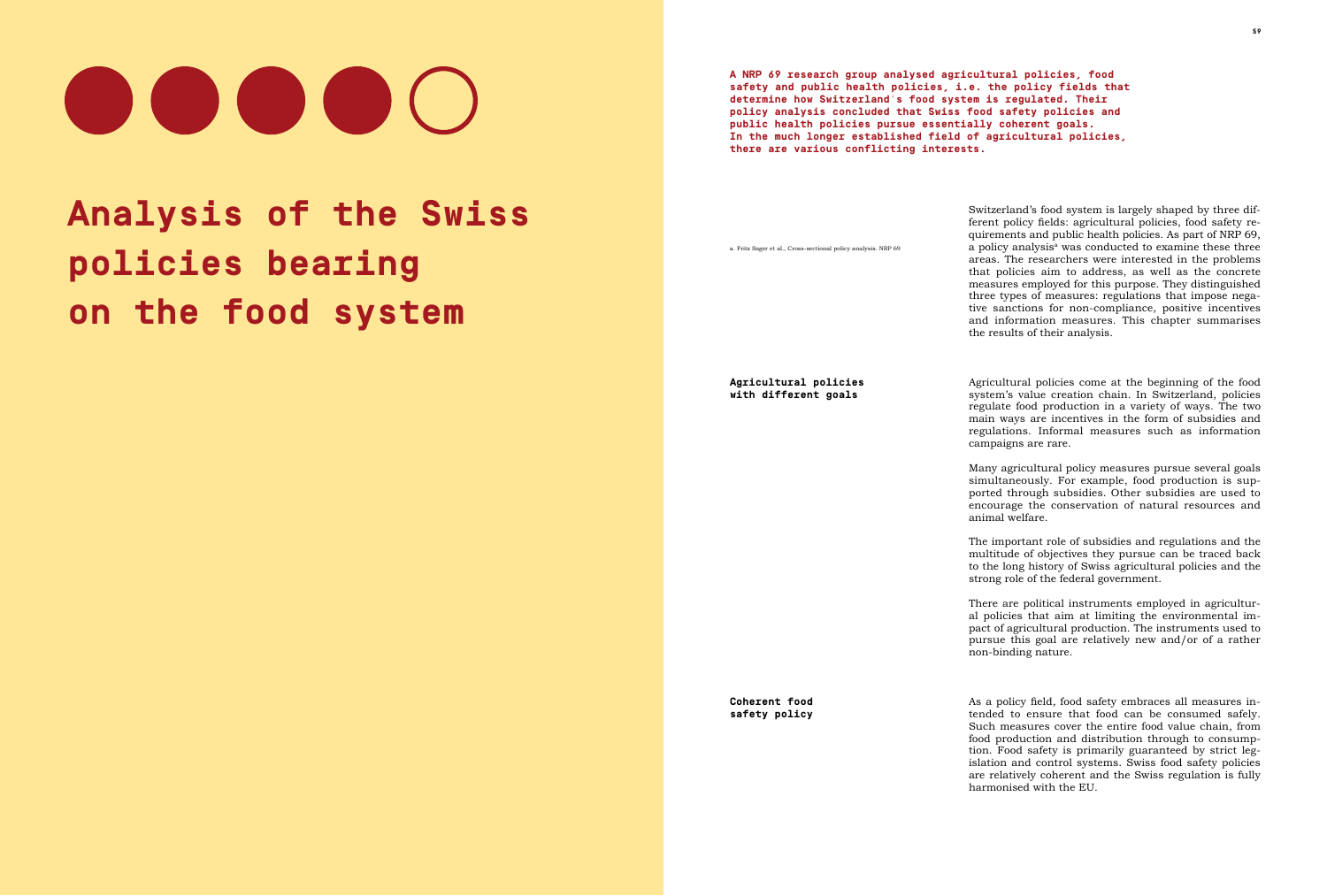### $\mathbf{A}$  **A The Swiss food system**

Switzerland's food system is largely shaped by three different policy fields.

Agricultural policies, food safety requirements and public health policies employ different measures to address the problems in these areas.



Since large parts of public health represent new policy fields in Switzerland and are still finding their feet, not many instruments are yet in place. This may be a reason why most efforts to promote a healthy diet are information driven $23$ . The information campaigns aim to strengthen consumers' awareness of the need to eat healthily and give them the skills to do so.

In Switzerland generally only a few regulations and incentives target consumers directly. A limited statutory basis prevents the federal government from playing a more active role in public health. This means that government agencies must rely on the voluntary cooperation of both the industry and the Cantons in their efforts to encourage healthy eating decisions.

Hence, public health policies that actively foster healthy nutrition are less developed in Switzerland.

foods $25$ .

Responsibility for health promotion in federal Switzerland lies largely with the cantons. The Swiss Nutrition Strategy  $2017-2024^{24}$  contains no regulations and incentives to establish framework conditions that are conducive to healthy eating. As a result, existing health policy measures are substantially less binding in nature than measures implemented in agricultural or food safety policies.

The researchers' policy analysis showed that Swiss food safety and public health policies pursue essentially coherent goals. No major conflicts were identified, either within the individual policy fields or in interaction with other areas. In addition, there are no conflicts in terms of Switzerland's international obligations towards the European Union.

The EU has had a comprehensive, non-mandatory strategy on nutrition, overweight and obesity-related health issues since 2007. A European initiative, validated amongst others by Switzerland, was also recently launched to reduce the amount of sugar in processed

Swiss agricultural policies are less coherent. Here, the policy analysis brought several potential areas of conflict to light. For instance, agricultural policies pursue two quite different objectives. The first is to increase access to foreign markets. In pursuit of this goal, agreements were negotiated with the European Union on partly eliminating or reducing customs tariffs, for example. Switzerland also has free trade agreements with

individual states.

**Measures to promote healthy eating** 

**Conflicting interests in the Swiss food system's policies**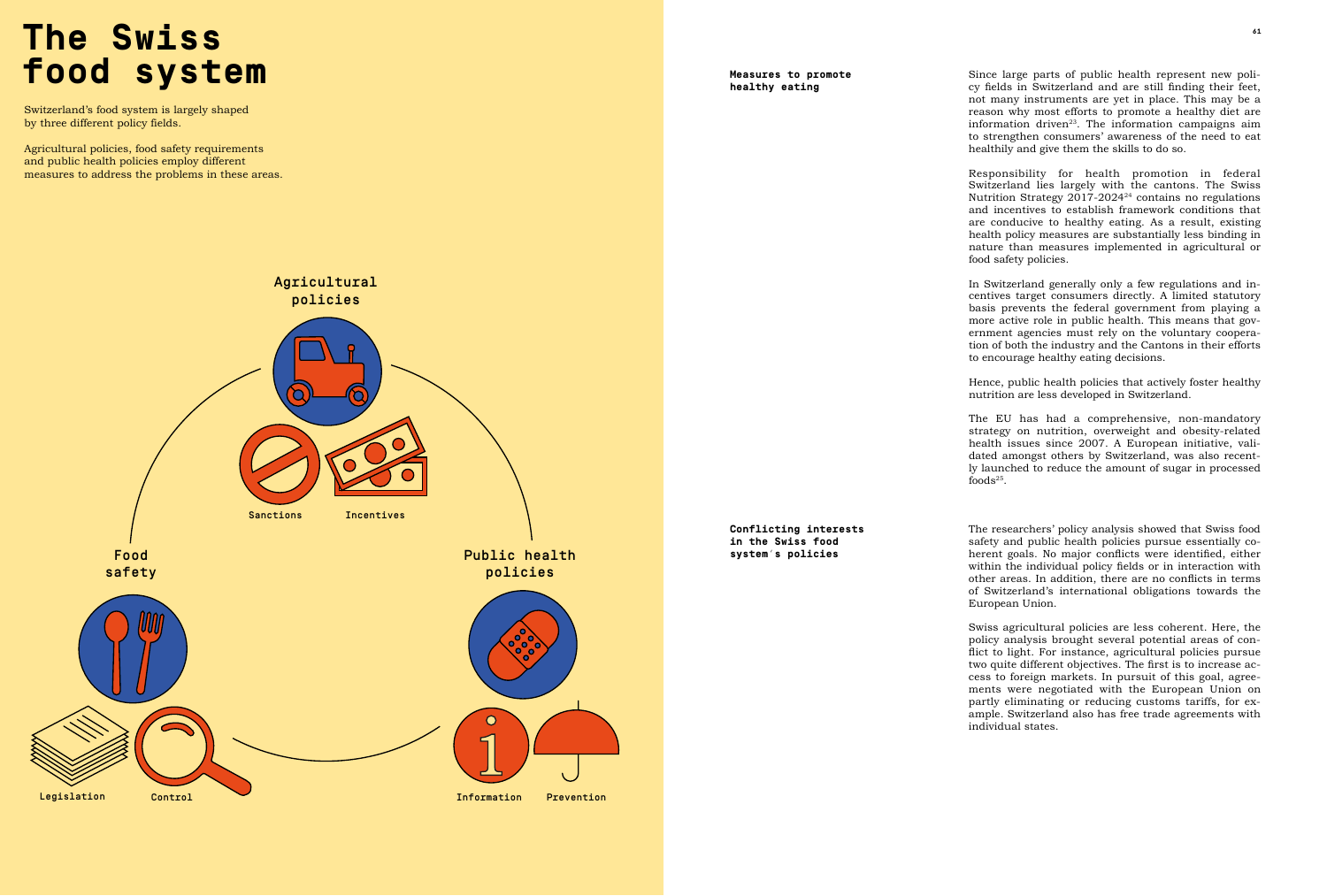However, at the same time, the federal government imposes a strict regulatory framework on Swiss agriculture and makes corrective interventions in the market. This latter occurs, for example, when farmers have to comply with certain environmental standards. As a result of these partially incoherent agricultural policy goals, individual measures need to be continually coordinated.

On the one hand, the government wants Swiss agriculture to be able to compete effectively in the European single market, yet on the other, it uses comparatively stringent regulations to protect domestic producers and the environment. Political goals have to be constantly adapted to accommodate these incoherencies.

There is thus a conflict between foreign trade and common market. Such conflicts arise for example when agricultural policies set out to secure supplies of agricultural produce while at the same time demanding higher environmental standards – in both cases with free market conditions as the underlying premise. Such conflicts in agricultural policies have to be kept carefully balanced.

## **Analysis of the Swiss policies bearing on the food system 62 63 Points of tension in Swiss agricultural policies**



The researchers regard the numerous cooperation ventures with private-sector partners in all three policy areas – agriculture, food safety and public health – as a further source of political tensions: Stakeholders such as processing companies, major retailers or pressure groups – for example environmental organisations, farming associations or health organisations – play a major role in developing and implementing political measures. Tensions can arise during partnerships. This calls for continual coordination by the state.

> There are potential areas of conflict in Swiss agricultural policies. On the one hand, the government wants Swiss agriculture to be able to compete effectively in the European single market, yet on



Free market Market Market Market interventions

the other, it uses comparatively stringent regulations to protect domestic producers and the environment. Political goals have to be constantly adapted to accommodate these incoherencies.